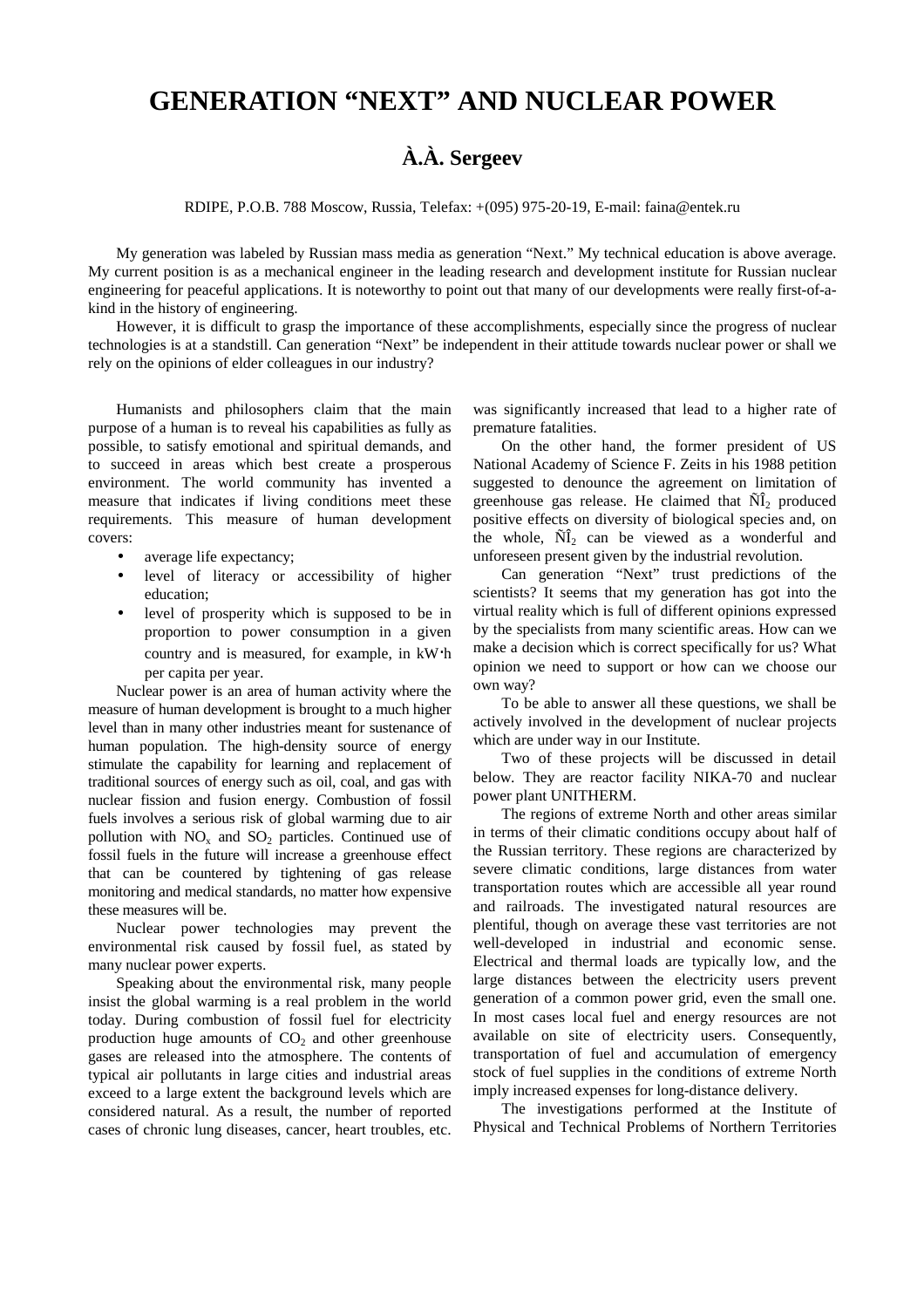(Yakutsk) demonstrate that in extreme North alone and other territories similar in climatic conditions there are about 90 settlements that already demand or may require in nearest future electricity supply to be provided by small- and medium-size power plants. Under these circumstances nuclear energy sources can be regarded as the reasonable alternatives to fossil fuel power plants.

I work at the Research and Development Institute of Power Engineering (RDIPE) which has recently undertaken an active effort to design advanced reactor facilities, of the "Next" generation with PWR reactors having enhanced safety features. These developments will have the benefit of RDIPE's long-time experience in design of propulsion nuclear steam supply systems. Two of these projects will be discussed in detail below. They are reactor facility NIKA-70 and nuclear power plant UNITHERM.

NIKA-70 is a RDIPE-developed reactor facility of the next generation and is intended for use in a floating cogeneration nuclear power plant. Due to specific design features of the facility, all manufacturing activities and acceptance tests can be performed on the manufacturer's premises. The facility can be delivered to the operating site as fully functional.

Space-saving characteristics of the facility and, consequently, shallow draught of the barge carrying the

cogeneration plant (estimated as about 3 m) will allow to transport the plant by waterways to the distant areas.

NIKA-70 is a two-circuit reactor facility with waterwater integral reactor. The characteristics of the facility are summarized in Table 1.

All primary circuit components (the reactor core and control rods, steam generator, circulation electric pumps, pressurizer) are placed in a single reactor vessel (see Figure 1). This arrangement of the reactor facility provides the ability to:

- place almost all primary circuit pipelines outside the reactor facility, thereby minimizing the risk of loss of integrity;
- ensure high flow rate of natural circulation of the primary coolant;
- enlarge coolant inventory above the reactor core and improve the core cooling conditions in case of beyond design-basis accident with leak in the primary circuit and no possibility for water supply inside the reactor.

All primary circuit components do not require inservice maintenance on power operation of the plant. The components are placed in a strong leaktight safeguard vessel which is capable to confine the release of radionuclides from the primary circuit under all design-basis accident.

|  | <b>TABLE 1.</b> Characteristics of the reactor facility NIKA-70 |  |  |  |
|--|-----------------------------------------------------------------|--|--|--|
|--|-----------------------------------------------------------------|--|--|--|

| <b>Parameter</b>                                                         | <b>Value</b> |
|--------------------------------------------------------------------------|--------------|
| Thermal power of the reactor core, MW                                    | 70           |
| Electrical power of turbogenerator unit, MWe                             | 15           |
| Steam output, kg/s                                                       | 25           |
| Pressure of superheated steam, MPa                                       | 3.0          |
| Temperature of superheated steam, min., °C                               | 275          |
| Feedwater temperature, °C                                                | 60           |
| Nominal pressure in the primary circuit, MPa                             | 14           |
| Primary coolant temperature at nominal power operation, °C:              |              |
| at core inlet<br>at core outlet                                          | 260<br>300   |
| Operational power range, $% N_{nom.}$                                    | 20100        |
| Core effective life, years                                               | 5            |
| Fuel:<br>enrichment by U <sup>235</sup> , %<br>loading of $U^{235}$ , kg | 19.7<br>251  |
| Specific power of the reactor core, kW/l                                 | 40           |
| Assigned service life of the reactor facility, years                     | 30           |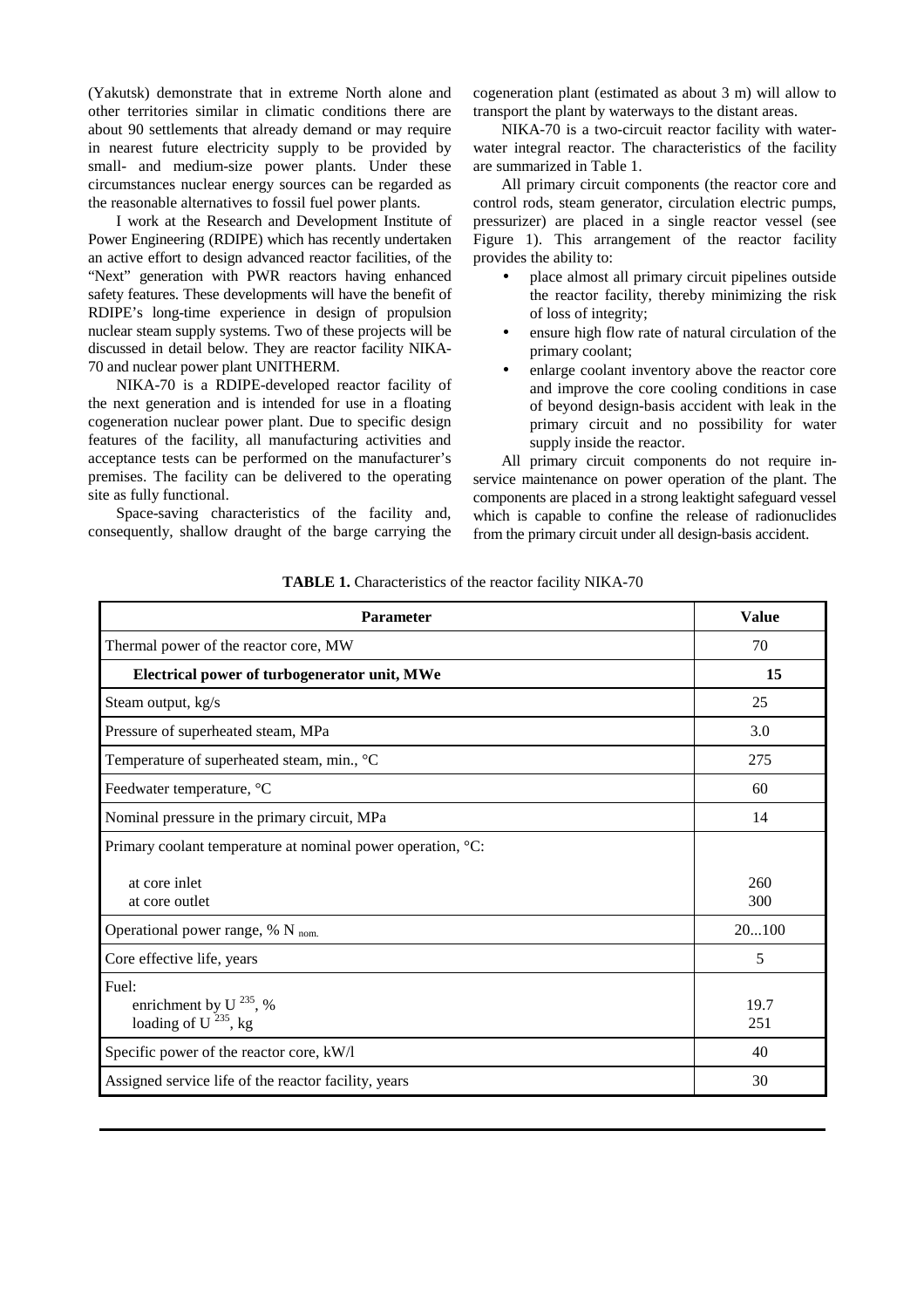

**FIGURE 1.** Reactor facility NIKA-70

1- pressurizer, 2 – MCP, 3 – steam generator (SG), 4 – reactor core, 5 – safeguard vessel, 6 – containment, 7 – ECCS, 8 – water to SG section, 9 – steam from SG sections, 10 – makeup water for the primary circuit, 11 – from water accumulators

The remaining components of the reactor facility are placed in strong leaktight containment which acts as an additional barrier for prevention of radionuclide transfer to the environment.

Another advanced nuclear installation designed by RDIPE was given the name UNITHERM. This is a selfsustained small-size cogeneration nuclear plant intended for electricity and heat supply to small towns and industrial enterprises located in the regions that are poorly accessible for transportation of traditional fossil fuels, or laying pipelines for gas supply and construction of centralized power supply lines. Cogeneration NPP UNITHERM was specially designed for operation in remote regions where there is no developed infrastructure

and a lack of qualified personnel required for operation of the power systems traditionally based on large-size thermal and nuclear power plants.

Cogeneration NPP UNITHERM is characterized by the following advantages:

- the use of well-proven technology of watercooled reactors and experience in designing and operation of such reactors;
- maximum achievable level of the plant safety can be assured thanks to the safety features inherent for water-moderated nuclear reactors;
- minimum damage to natural landscape and wildlife due to NPP transportation to the construction site and subsequent dismantling in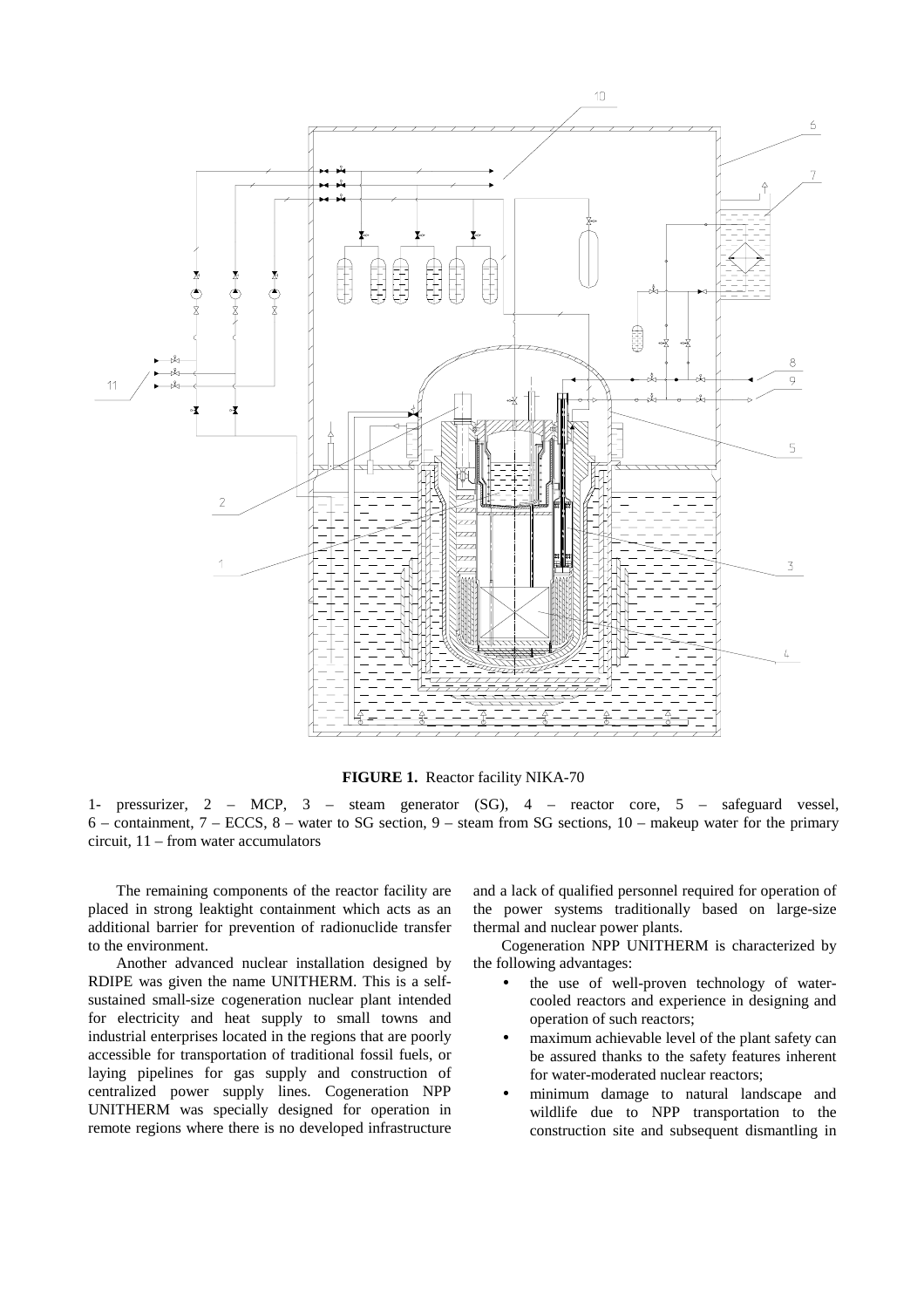the form of large, pre-fabricated modules; this approach is helpful to minimize the scope of mounting/dismantling activities and excess impact on the environment.

Cogeneration nuclear plant UNITHERM has been designed in the frame of the conversion program with the aim to take benefits of propulsion nuclear power systems with reliability and self-sustaining capability proven by more than 30 years of operation. UNITHERM design incorporates current trends in developing nuclear cogeneration power plants in various countries, as several similar projects have been proposed worldwide, for instance, SDR-2, SES-10 (Canada), SHR, GEYSER (Switzerland), ÑÀRÅÌ (Argentina), DHR (China), USdeveloped military purpose facilities, etc.

Cogeneration nuclear plant UNITHERM can be used for generation of heat and electricity. The plant can operate in such climatic zones where the atmospheric temperature varies from minus 55  $\rm\degree\tilde{N}$  to plus 35  $\rm\degree\tilde{N}$ . Local sources of cooling water are not required, since turbogenerator condenser and heat exchangers of the safety system are cooled by atmospheric air. Seismic resistance of UNITHERM design is adequate to withstand maximum seismic loads equivalent to magnitude 8 by MSK-64 scale. Confining of the radioactive release can be guaranteed in case of maximum earthquake up to magnitude 9.

UNITHERM cogeneration plant has modular design that allows its transportation to/from the construction site by sea and river ships as well as by motor vehicles and railroad carriages. After decommissioning the site will meet "green field" conditions. Nuclear fuel loading is adequate for the plant operation during the whole assigned life time without refueling of the reactor core.

The plant can work in the periods of continuous operation equal to one year. During this period the service personnel shall only supervise the plant operation without the need for any maintenance activities. On the plant site the personnel will work outside the area of contamination both under normal operating conditions and in case of ultimate design-basis accident. The shift staff includes 2 persons. Total number of personnel required for routine supervision of the plant operation is not more than 12-15 people working in 5 shifts. One of these shifts is needed for replacement of vacational staff or those in the sick list, etc. Qualification requirements to the personnel are jobrelated functional requirements. During the plant operation the staff shall fulfil rather simple duties relating to monitoring of component operation and keeping on-line communication with the regional service center. All required repair and preventive maintenance activities shall be performed by highly qualified specialists grouped in a maintenance crew (5-10 people) that work on site once a year during 1 or 2 weeks.

The main characteristics of UNITHERM cogeneration nuclear plant are shown in Table 2. Schematic diagram of the reactor facility is given in Figure 2.

My personal contribution in designing of these facilities is moderate. But I am committed to the idea of developing safe, extremely reliable, and easy for operation and maintenance power systems that are capable of generating cost-efficient electricity for many years. I fully realize that implementation of the design is very dependent on the opinion of the nuclear community, so is the capability of nuclear power to affect economic conditions in Russia and abroad. I am hoping that common sense will finally prevail and that technical progress will not be blocked. That is why I spend a lot of

| <b>Parameter</b>                                           | <b>Value</b> |
|------------------------------------------------------------|--------------|
| Thermal power, MW                                          | 15           |
| <b>Electrical power for the users, MW</b>                  | 1.3          |
| Electrical power for in-house needs, MW                    | 0.21         |
| Thermal power for the users, Gcal/h                        | 4            |
| Number of steam generators                                 |              |
| Parameters of electricity provided for the off-site users: |              |
| current type                                               | three-phase  |
| frequency, Hz                                              | 50           |
| voltage, kV                                                | 0.4/10       |
| Parameters of provided thermal energy:                     |              |
| steam: pressure, MPa                                       | max 1.2      |
| temperature, $^{\circ}C$                                   | max 210      |
| water: pressure, MPa                                       | max 1.2      |
| temperature, $^{\circ}C$                                   | 90-150       |
| Assigned service life, years                               | 20           |

**TABLE 2.** Characteristics of the nuclear plant UNITHERM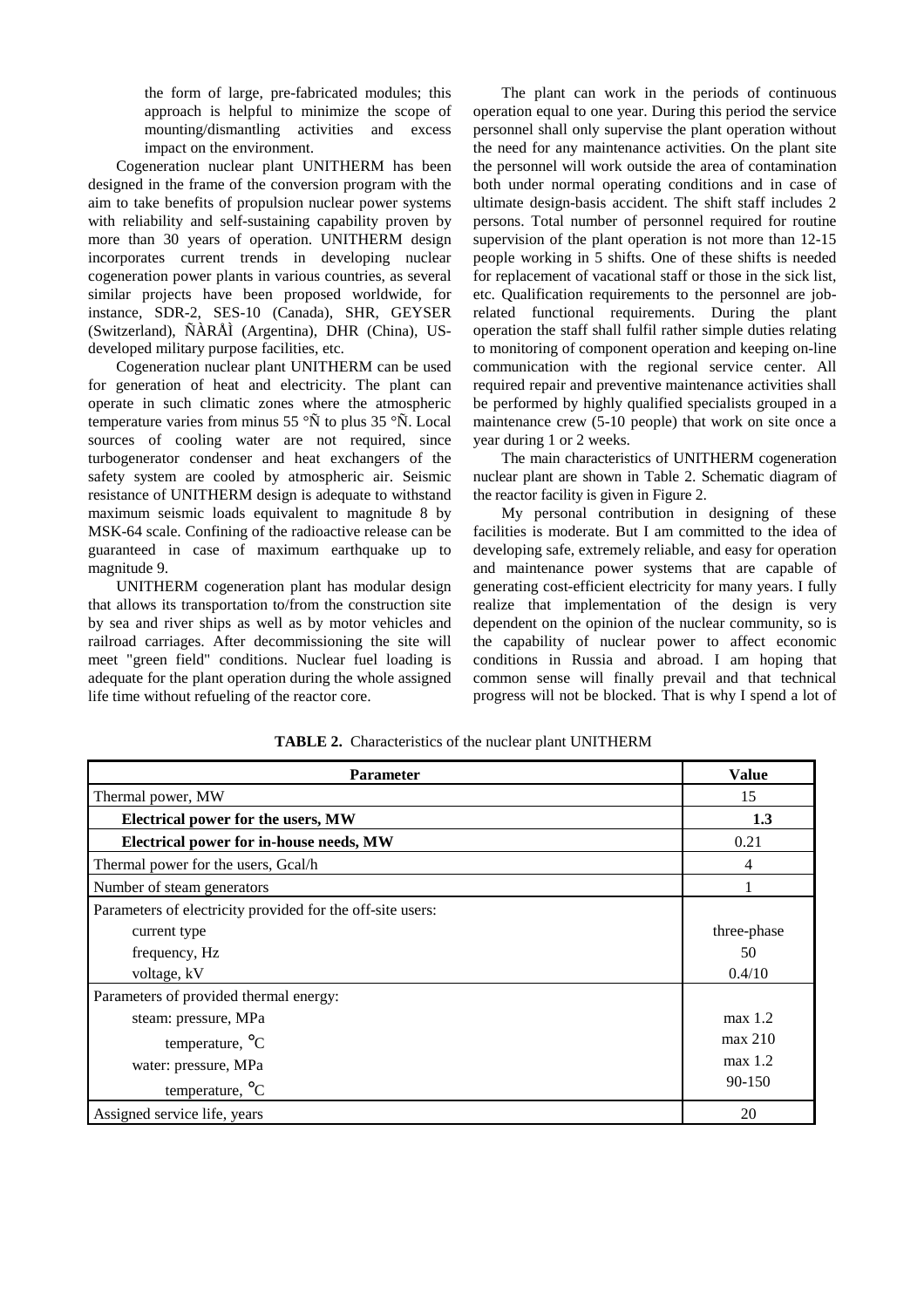



1 – iron-water shielding tank, 2 – cisterns for gaseous radwaste storage, 3 – liquid poison supply system, 4 – safeguard vessel, 5 – confinement, 6 – heat exchanger of cooldown system, 7 – containment, 8 – reactor, 9 – units of biological shielding, 10 – storage for liquid and solid radwaste, 11 – basement

effort to overcome the technical problems that are included in the scope of my responsibilities. I spare no effort to learn from my older colleagues who possess a huge engineering and research experience they can share. My work is like climbing up a ladder to the future. I hope that my contribution will become more important with time.

I have to be fair about my future career. Probably, a correct choice of my way of life and my prosperity as a component of generation "Next" well-being can be proved by the growing prestige and importance of nuclear power among other power technologies of the new century. In that case reactor facilities NIKA-70 and UNITHERM will be needed to support the economic progress of Russia in